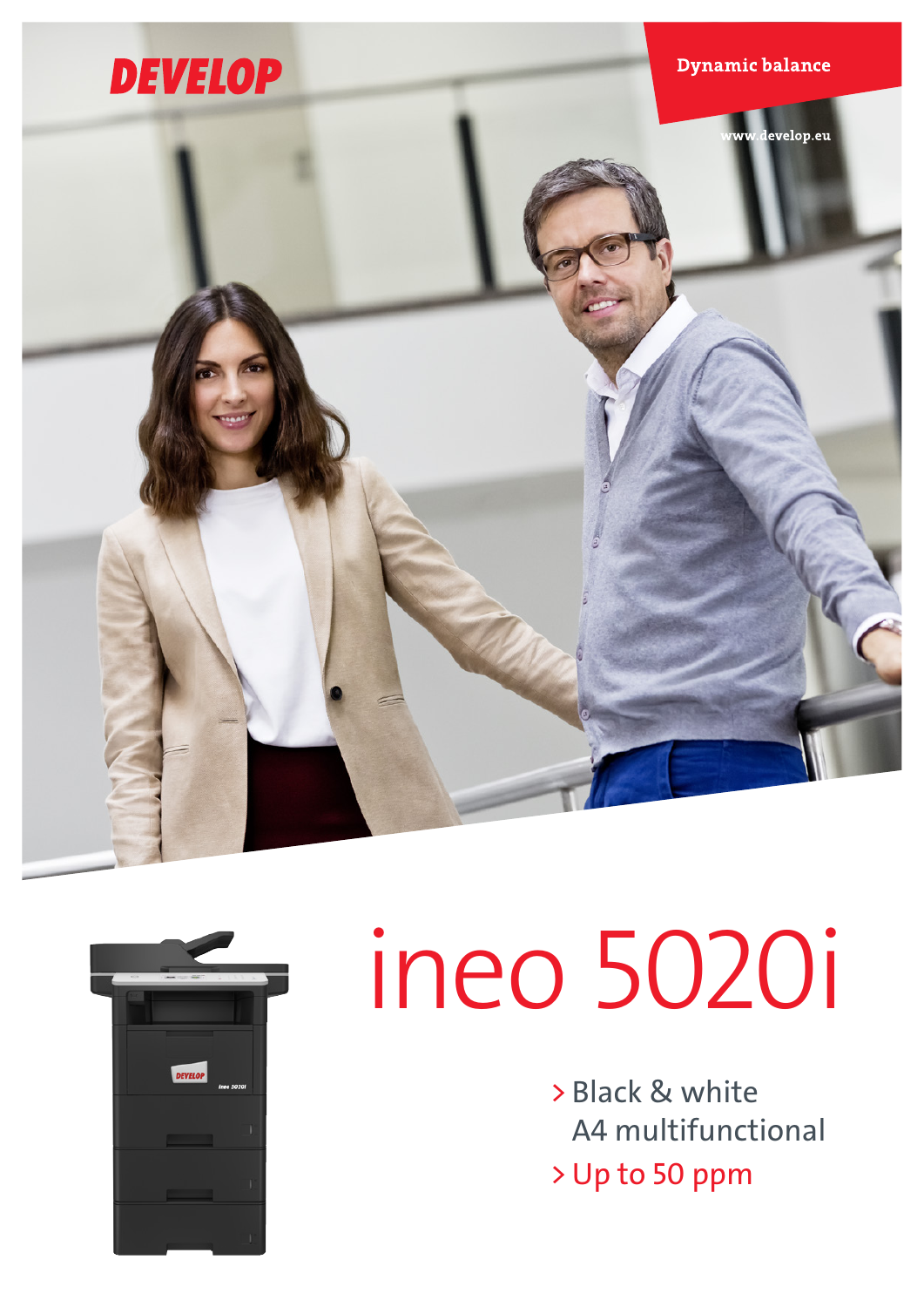## Option diagram

| Media Input                             |
|-----------------------------------------|
| <b>Paper tray</b><br>PF-P <sub>23</sub> |
| <b>Paper tray</b><br>$PF- P24$          |
| <b>Copier Desk</b><br>$SCD-5000x$       |







## Finishing functionalities





Duplex Corner

stapling (offline)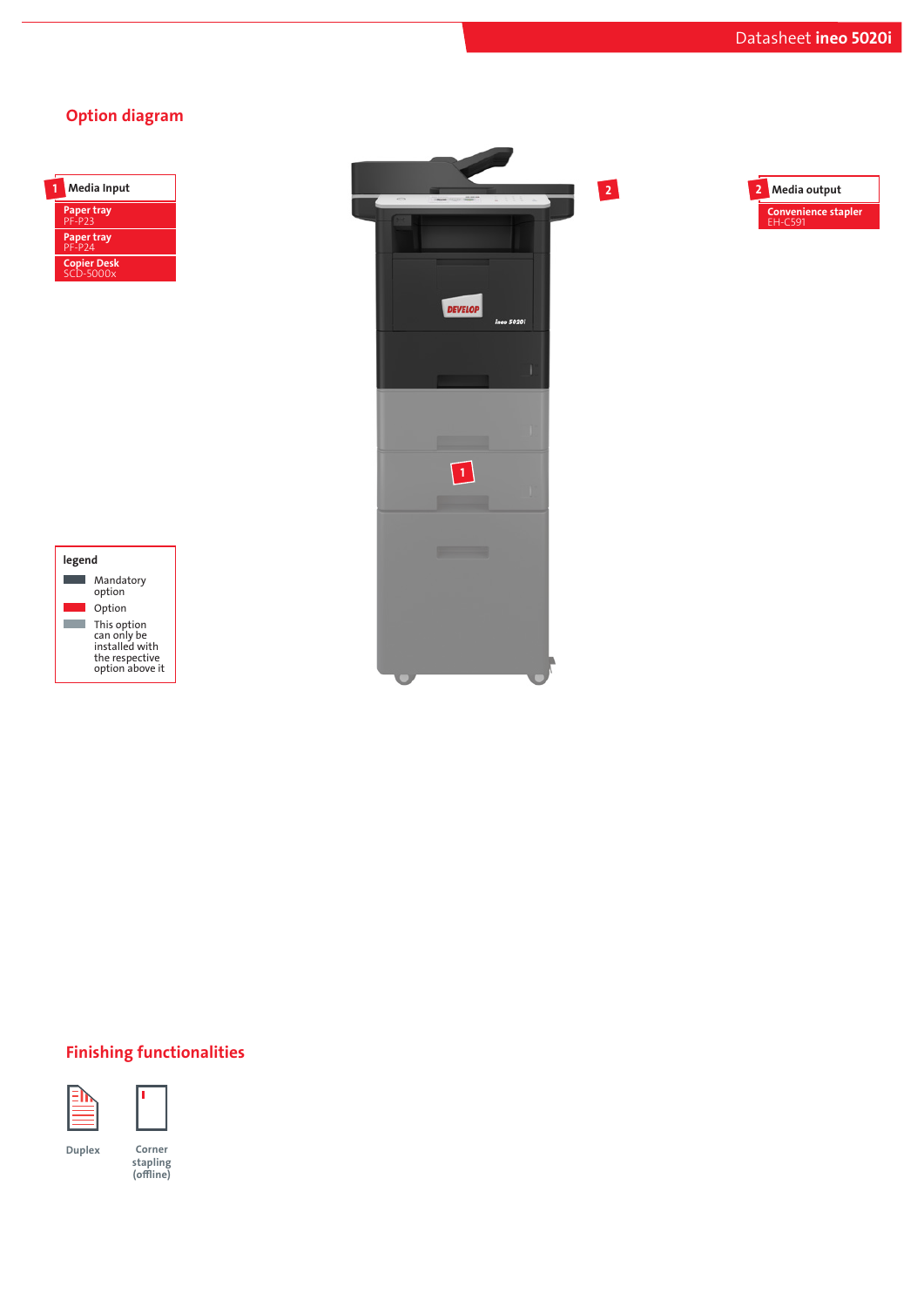## Description

| Media Input           |                                            |
|-----------------------|--------------------------------------------|
| PF-P23 Paper tray     | 250 sheets; A5-A4; 60-120 g/m <sup>2</sup> |
| PF-P24 Paper tray     | 520 sheets; A5-A4; 60-120 g/m <sup>2</sup> |
| SCD-5000x Copier desk | Provides storage space for print media and |
|                       | other materials                            |
|                       |                                            |

# Technical specifications

| <b>SYSTEM SPECIFICATIONS</b>      |                                                                            |
|-----------------------------------|----------------------------------------------------------------------------|
| Panel size/resolution             | 4.85"                                                                      |
| System memory                     | 1,000 MB (standard/max)                                                    |
| (standard/max)                    |                                                                            |
| Interface                         | 10/100/1,000-Base-T Ethernet; USB 2.0;                                     |
|                                   | Wi-Fi 802.11 b/g/n                                                         |
| Network protocols                 | TCP/IP (IPv4/IPv6); LPD; IPP; SNMP; HTTP; HTTP(S)                          |
| <b>Automatic Document Feeder</b>  | Up to 80 originals; A6-A4; 64-90 g/m <sup>2</sup> ; Dualscan<br><b>ADF</b> |
| Paper input capacity              | 570 sheets / 1,610 sheets (standard/max)                                   |
| (standard/max)                    |                                                                            |
| Paper Tray 1                      | 1x 520 sheets; A6-A4; 60-120 g/m <sup>2</sup>                              |
| opt. Paper Tray 1 - Total         | 1x 250 sheets; A5-A4; 60-120 g/m <sup>2</sup> (up to 2x)                   |
| opt. Paper Tray 2 - Total         | 1x 520 sheets; A5-A4; 60-120 g/m <sup>2</sup> (up to 2x)                   |
| <b>Manual bypass</b>              | 50 sheets; A6-A4; custom sizes; 60-200 g/m <sup>2</sup>                    |
| <b>Automatic duplexing</b>        | A4; 60-105 g/m <sup>2</sup>                                                |
| <b>Output Capacity (standard)</b> | 250                                                                        |
| Copy/print volume (monthly)       | Rec. 10,000 pages; Max. 150,000 pages                                      |
| <b>Toner lifetime</b>             | Black up to 20,000 pages                                                   |
| Imaging unit lifetime             | 50,000                                                                     |
| Power consumption                 | 220-240 V / 50/60 Hz; Less than 805 W                                      |
| System dimension (W x D x H)      | 495 x 427 x 518 mm (without options)                                       |
| System weight                     | Approx. 18.9 kg (without options)                                          |

#### Printer Specifications

| <b>Print resolution</b>   | 1,200 x 1,200 dpi                                 |  |
|---------------------------|---------------------------------------------------|--|
| Page description language | PCL 6 (XL3.0); PostScript 3; XPS                  |  |
| <b>Operating Systems</b>  | Windows 7 (32/64); Windows 8.1 (32/64);           |  |
|                           | Windows 10 (32/64); Windows Server 2008 (32/64);  |  |
|                           | Windows Server 2008 R2;                           |  |
|                           | Windows Server 2012; Windows Server 2012 R2;      |  |
|                           | Windows Server 2016; Windows Server 2019;         |  |
|                           | Macintosh OS X 10.10 or later; Linux              |  |
| <b>Printer fonts</b>      | 85 PCL Latin; 66 PostScript 3 Emulation Latin     |  |
| <b>Mobile Printing</b>    | Mopria (Android); Google Cloud Print; WiFi Direct |  |

#### Media output

EH-C591 Convenience stapler 20-sheet off-line stapling

#### Scanner Specifications

| Scan speed - simplex     | Up to 50/20 ipm in simplex               |
|--------------------------|------------------------------------------|
| Scan speed - duplex      | Up to 100/34 ipm in duplex               |
| <b>Scan resolution</b>   | 1,200 x 1,200 dpi                        |
| Scan modes               | Scan-to-eMail (Scan-to-Me); Scan-to-FTP; |
|                          | Scan-to-USB; TWAIN scan; WIA scan        |
| <b>File formats</b>      | JPEG; TIFF; PDF; XPS; PDF/A              |
| <b>Scan destinations</b> | LDAP support                             |

### Copier Specifications

| Imaging technology         | Laser                             |
|----------------------------|-----------------------------------|
| <b>Toner technology</b>    | <b>Polymerized Toner</b>          |
| Copy/print speed A4        | Up to 50 ppm                      |
| (mono/colour)              |                                   |
| <b>Autoduplex Speed A4</b> | Up to 24 ppm                      |
| (mono/colour)              |                                   |
| 1st copy out time A4       | 9.5 sec.                          |
| (mono/colour)              |                                   |
| Warm-up time               | Approx. 27 sec.                   |
| Copy resolution            | 600 x 600 dpi                     |
| Gradation                  | 256 gradations                    |
| Multicopy                  | $1 - 999$                         |
| Original format            | $A6 - A4$                         |
| Magnification              | 25-400% in 1% steps; Auto-zooming |

## Fax Specifications

| Fax standard            | Super G3                     |
|-------------------------|------------------------------|
| <b>Fax transmission</b> | Analogue; i-Fax              |
| Fax compression         | MH; MR; MMR; JBIG            |
| Fax modem               | Up to 33.6 Kbps              |
| <b>Fax destinations</b> | 299 destinations + 20 groups |

## System Features

| <b>Security Functions (standard)</b> | SSL2; SSL3 and                                    |  |
|--------------------------------------|---------------------------------------------------|--|
|                                      | TLS1.0/1.1/1.2 network communication;             |  |
|                                      | IPsec support; IEEE 802.1x support; Secure print; |  |
|                                      | Kerberos                                          |  |
| <b>Accounting Functions</b>          | Active Directory support                          |  |
| (standard)                           | (user name + password + e-mail + smb folder)      |  |
| <b>Accounting Functions</b>          | ID card authentication (ID card reader)           |  |
| (optional)                           |                                                   |  |
| Software                             | Net Care Device Manager; Web Connection;          |  |
|                                      | <b>Driver Packaging Utility</b>                   |  |